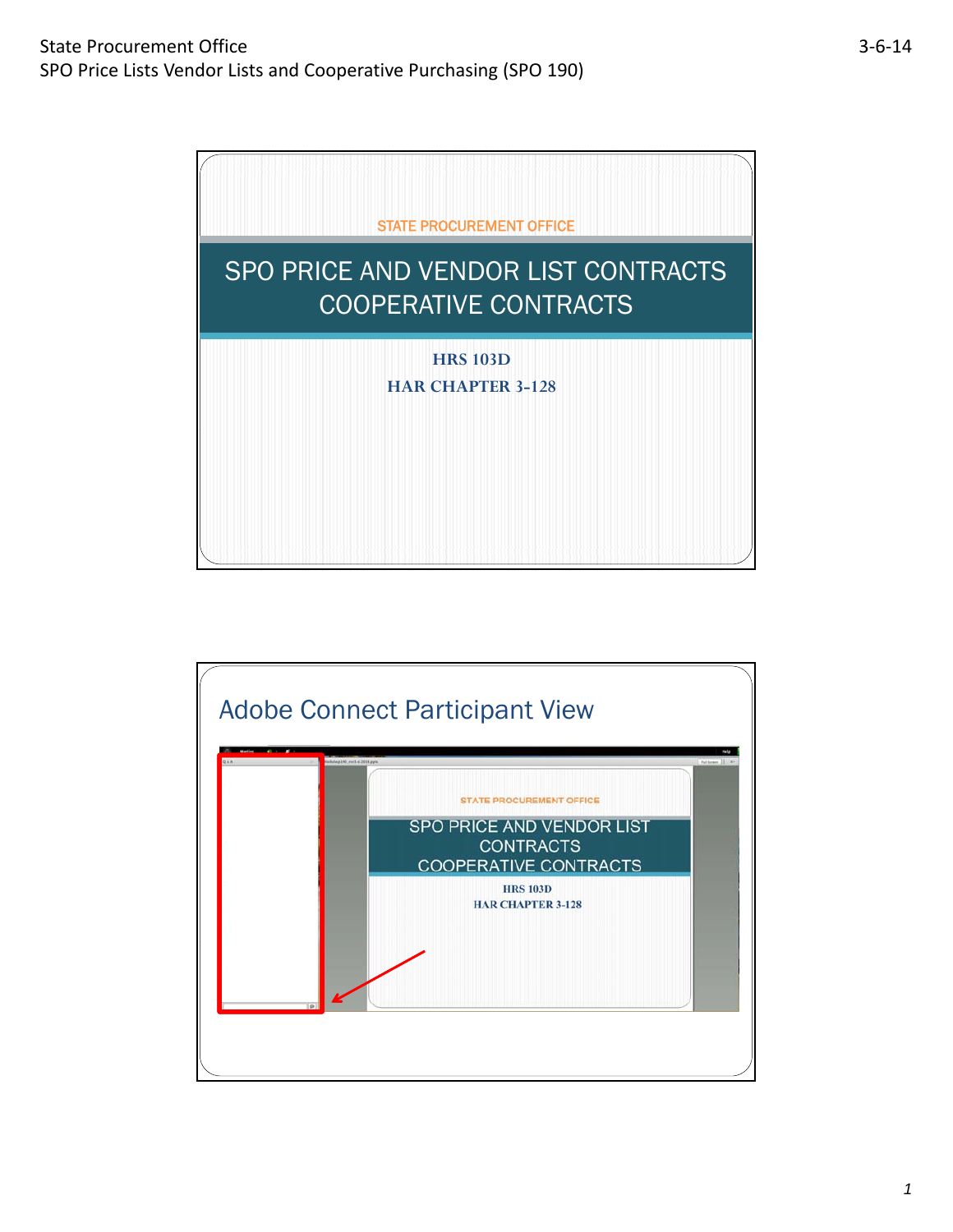

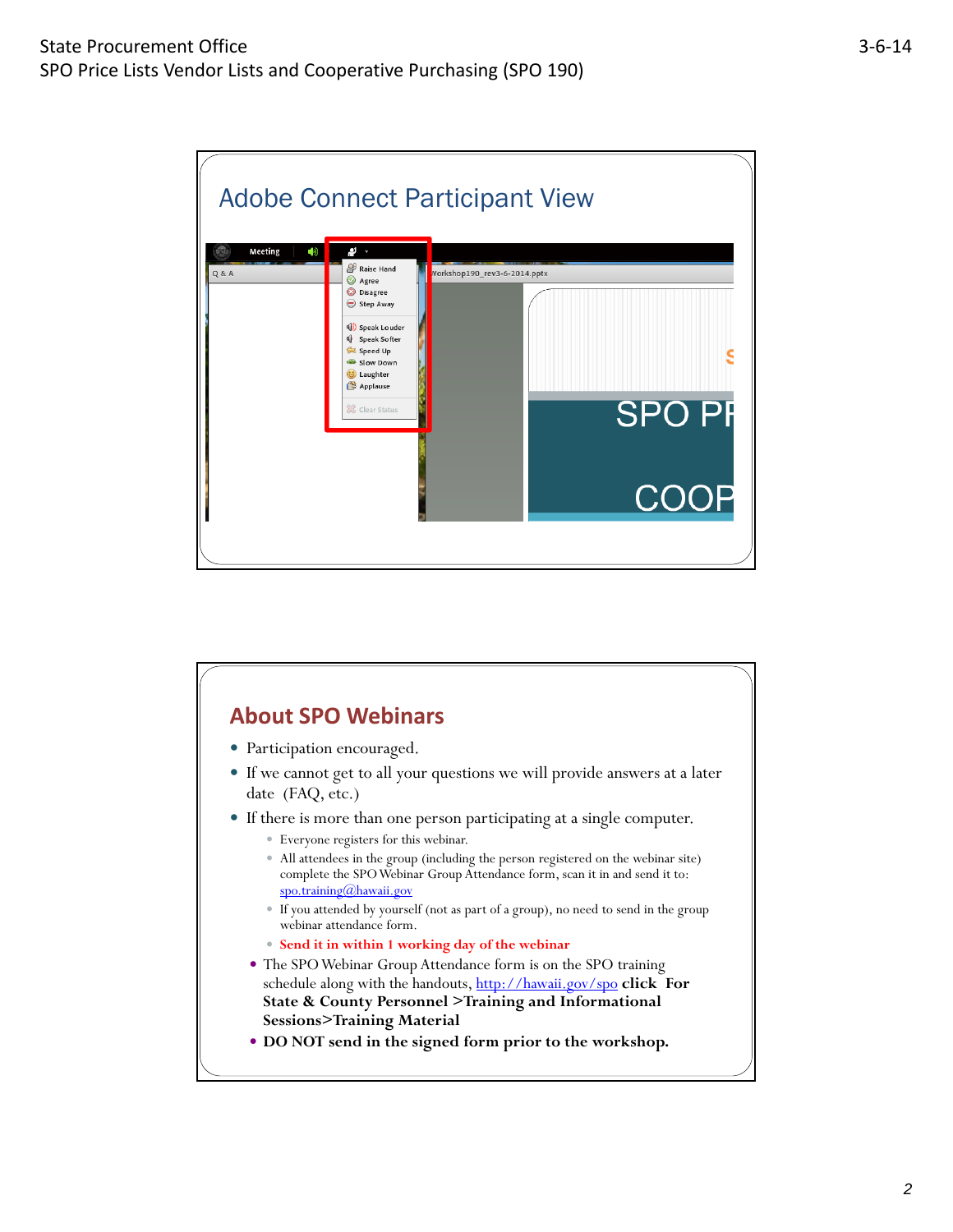## **Topics**

- Procurement Definitions
- Cooperative Purchasing & Cooperative Agreements
- SPO Price and Vendor List Contract
- Form SPO-005 and SPO-012
- WSCA-NASPO Cooperative Purchasing Organization, LLC
- Navigate the SPO Price/Vendor List Website
- Updates, Q & A

### Procurement Delegation and Training Requirements

• Employees conducting, participating or utilizing the SPO PL/VL contracts do not require Procurement Delegation; however , it is mandatory for employees to attend this Workshop # 190, "SPO Price and Vendor Lists/Cooperative Contracts," prior to using these contracts.

*Reference: Procurement Circular 2010-05 (Statewide Procurement Training Program)*

Note: Check the website periodically as some requirements may **have changed.**

•**See: http://hawaii.gov/spo/training/training-for-stateand-county-personnel**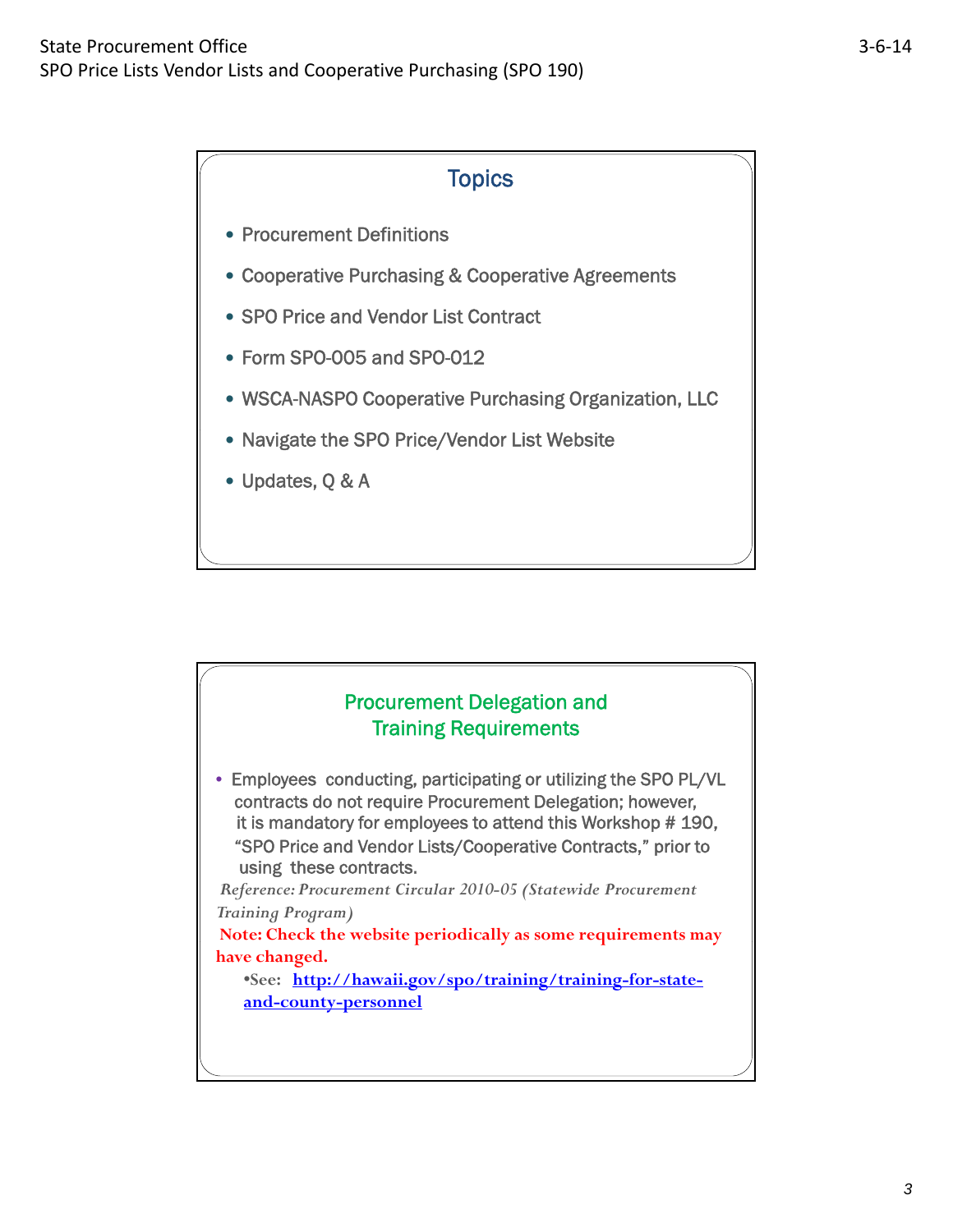# Definitions - HRS **§**103D-801

- **"***Cooperative purchasing*" means procurement conducted by a public or external procurement unit with one or more public procurement units, external procurement units, or nonprofit private procurement units, pursuant to this chapter.
- "*External procurement unit*" means any buying organization not located in the State, which, if located in this State, would qualify as a public procurement unit.
- "*Local public procurement unit*" means any county of the State or public agency of any county, public authority, educational, health, or other institution, and to the extent provided by law, any other entity which expends public funds for the procurement of goods, services, and construction.

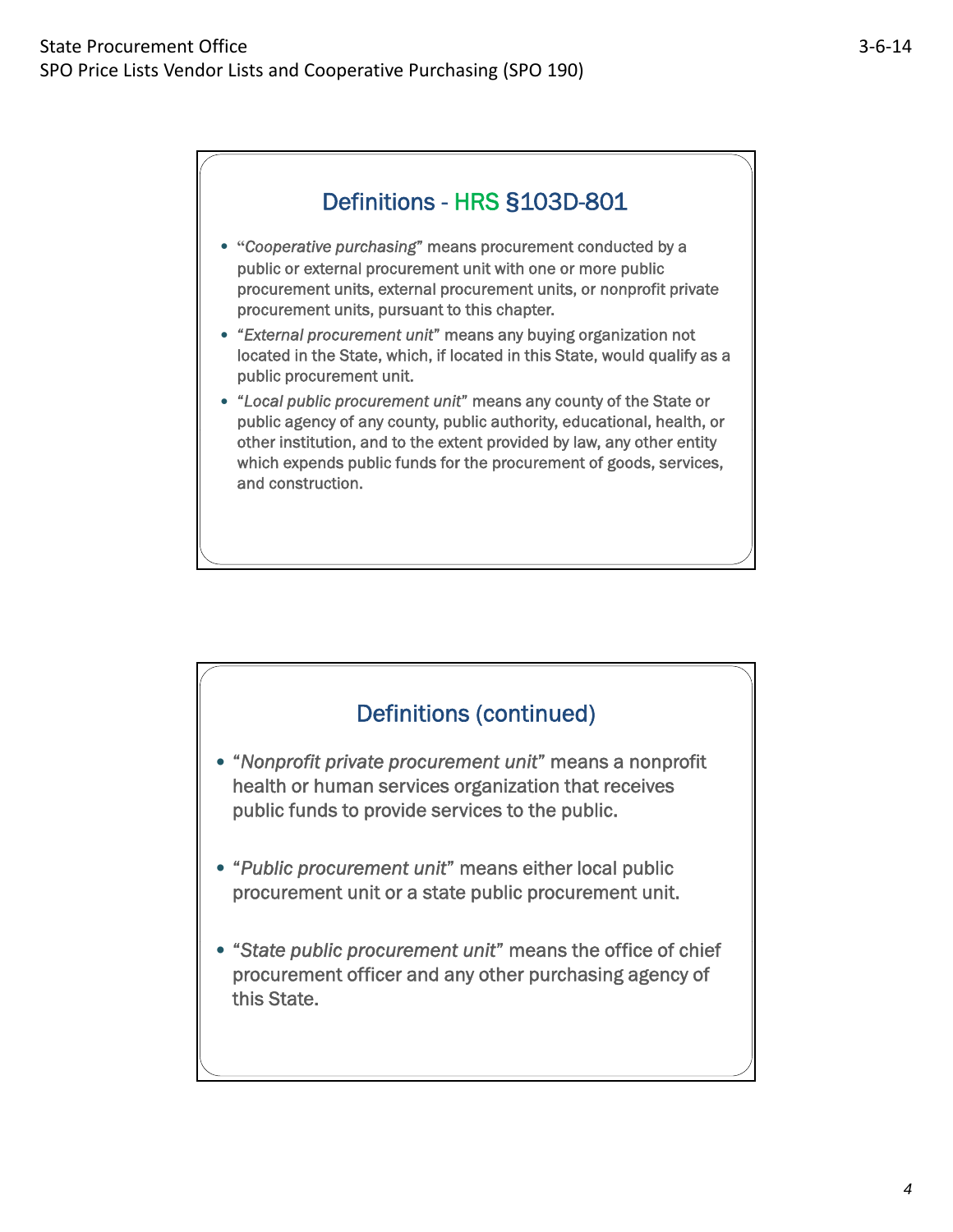#### **HRS §103D-802**

 A public procurement unit may either participate in, sponsor, conduct or administer a cooperative purchasing agreement for the procurement of goods, services or construction with one or more public procurement units, external procurement units, or nonprofit private procurement units pursuant to rules adopted by the policy board (HAR Chapter 3-128) and an agreement entered into between the participants

## Cooperative Agreements Governing Authority - Statutes

#### HRS **§**103D-802

 The cooperative purchasing may include, but shall not be limited to, joint, or multi-party contracts between public procurement units, and state public procurement units requirements contracts which are made available to local public procurement units.

- Cooperative purchasing agreements may be exempt from preferences pursuant to Part X, HRS Chapter 103D
- July 19, 2012 Memorandum of Agreement signed between the Aaron Fujioka, CPO of the SPO and the CPO for each jurisdiction.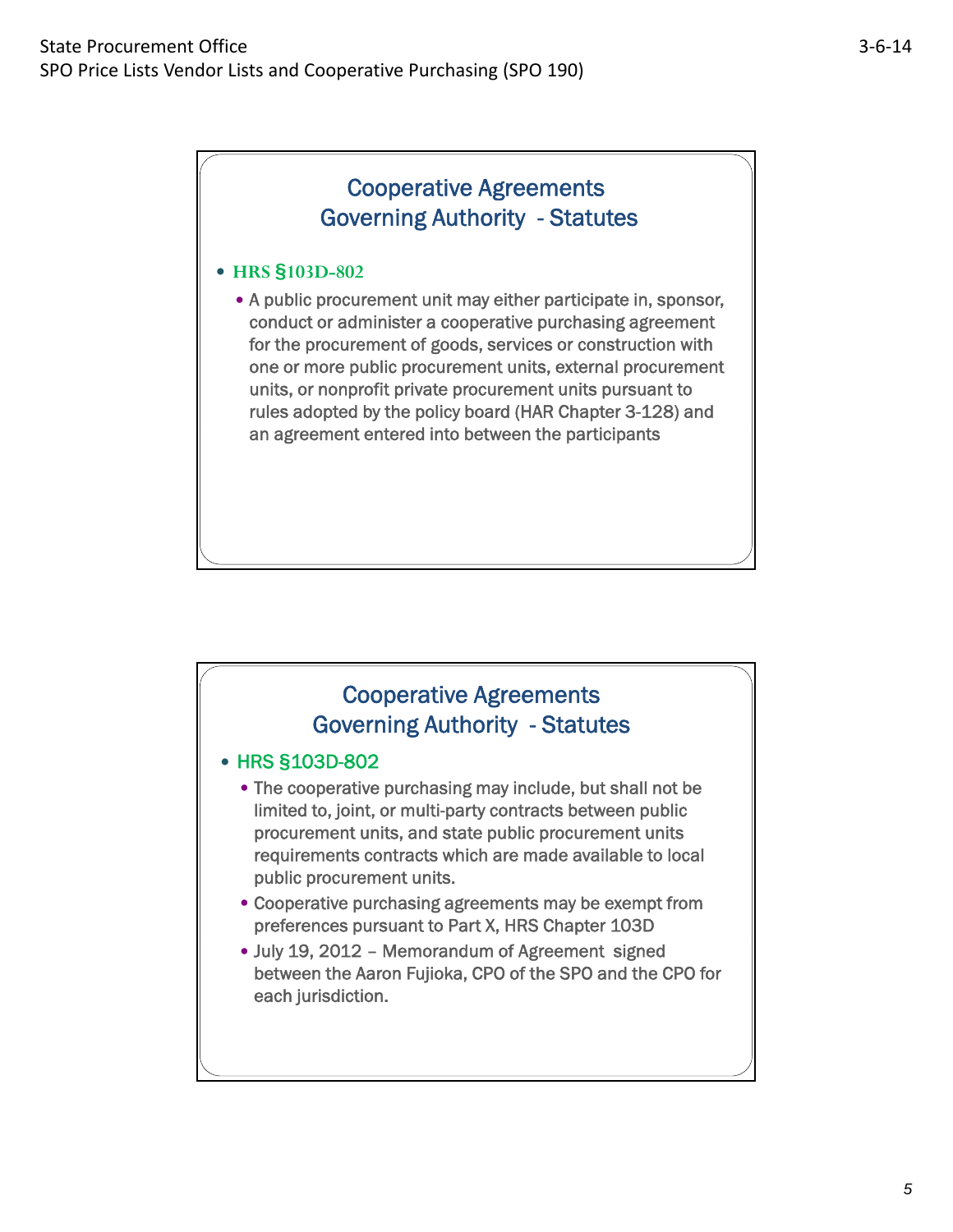# Cooperative Agreements Governing Authority - Admin Rules

### •HAR **§**3-128

- Requires prior written approval by the CPO
- Must be in compliance with Chapter 103D, HRS, except when done by an external procurement unit;

• The external unit includes the public procurement unit in its notice & solicitation as a participating entity;

• Any public procurement unit intending to participate in an external procurement unit's cooperative agreement, shall place a public notice within the State , of the externals solicitation , and include a statement of the public procurement unit's intent to participate;

• Agencies shall not enter into or 'piggyback' on an existing cooperative agreement.

## Cooperative Agreements Governing Authority - Procurement Circulars

Reference Procurement Circular No. 2006-09: *"Cooperative Purchasing Agreement Compliance Requirements"*

Reference Procurement Circular No. 2009-10 "*Governmental Relations and Cooperative Purchasing"* 

Procurement Circulars can be accessed from the SPO website: http://hawaii.gov/spo. Click on , *Procurement Circulars* under the *Reference* menu.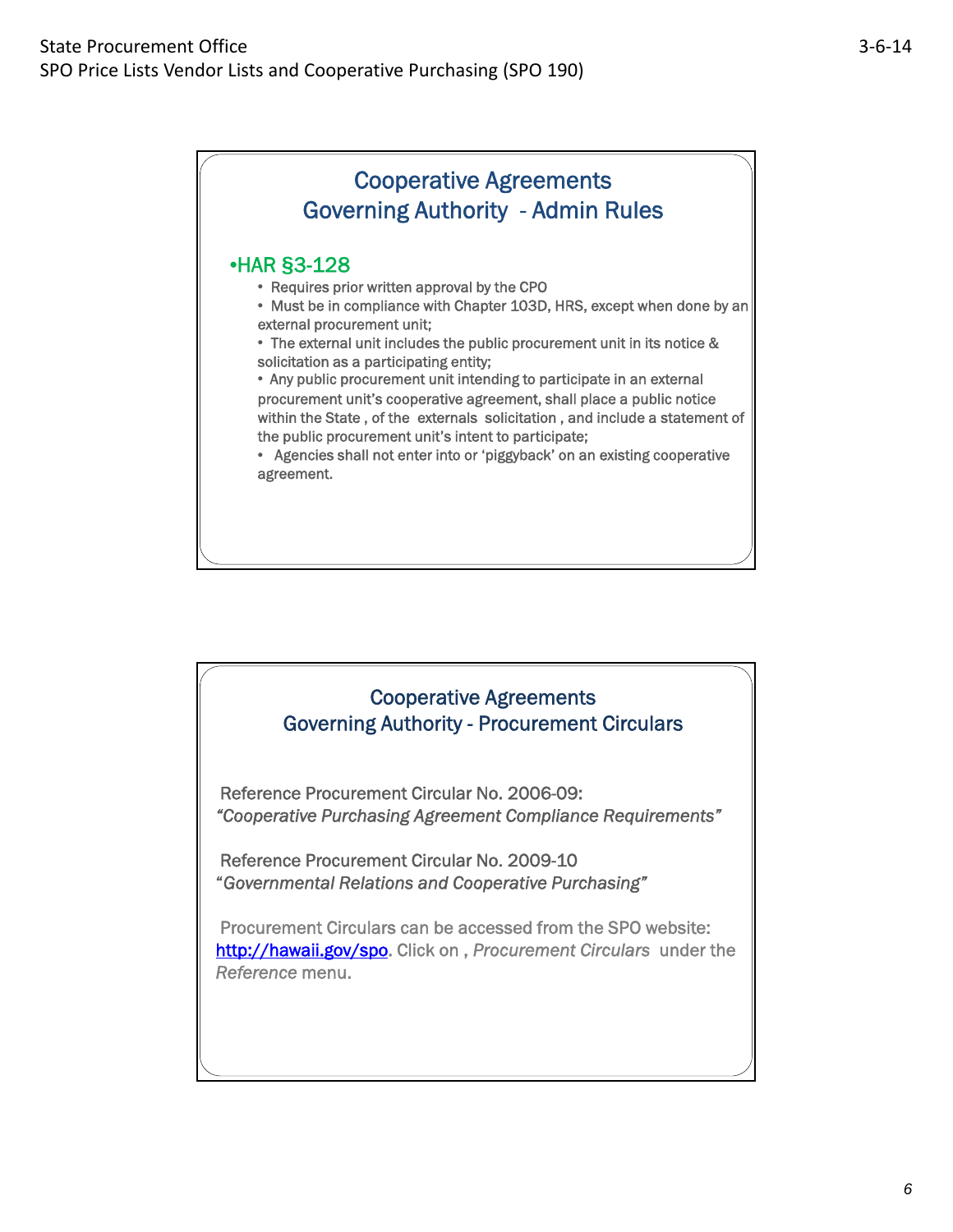|--|--|

 $\overline{\phantom{a}}$ 

| Lead                                    | Participating                    |
|-----------------------------------------|----------------------------------|
| <b>External Procurement Unit (WSCA-</b> | SPO (on behalf of the State of   |
| NASPO)                                  | Hawaii)                          |
| SPO (on behalf of Executive             | <b>CPO</b> Jurisdictions         |
| Departments)                            |                                  |
| <b>Executive Department</b>             | <b>Specific Executive</b>        |
|                                         | Department(s)                    |
| <b>Executive Department</b>             | All Executive Department(s) &    |
|                                         | <b>CPO</b> Jurisdictions         |
| CPO Jurisdiction                        | Specific Executive Department(s) |
| CPO Jurisdiction                        | Other CPO Jurisdiction(s)        |
| <b>External Procurement Unit</b>        | Specific Executive Department(s) |

# Examples of External Cooperative Purchasing Alliances WSCA-NASPO Cooperative Purchasing Org. LLC. The National Association of State Procurement Officials (NASPO) has formed a subsidiary entity, the WSCA-NASPO Cooperative Purchasing Organization, LLC **MCPA** Multi-State Corrections Procurement Alliance MMCAP

Minnesota Multi-state Contracting Alliance for Pharmacy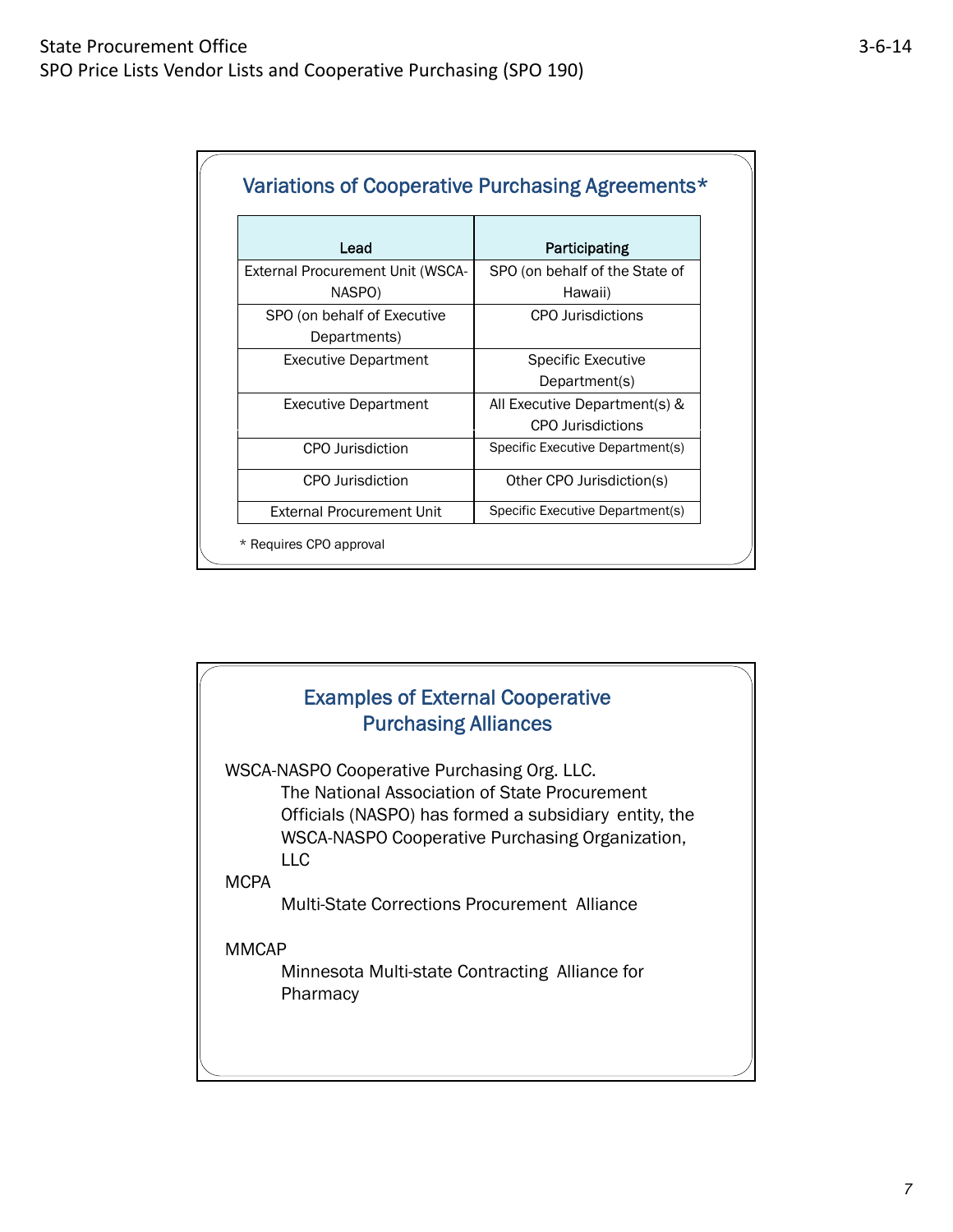

- Pursuant to HAR **§** 3-128, CPA's require prior written approval by the CPO.
- Participating departments/CPO jurisdictions shall be included in the solicitation as participating entities.
- ❖ Submit memo to CPO requesting approval to conduct a cooperative agreement, accompanied by a completed Form SPO-037.
- Depending on the lead procurement unit and the participating entities, the SPO-037 will need to be revised to fit the situation.
- Contact SPO for a copy of the SPO-037.

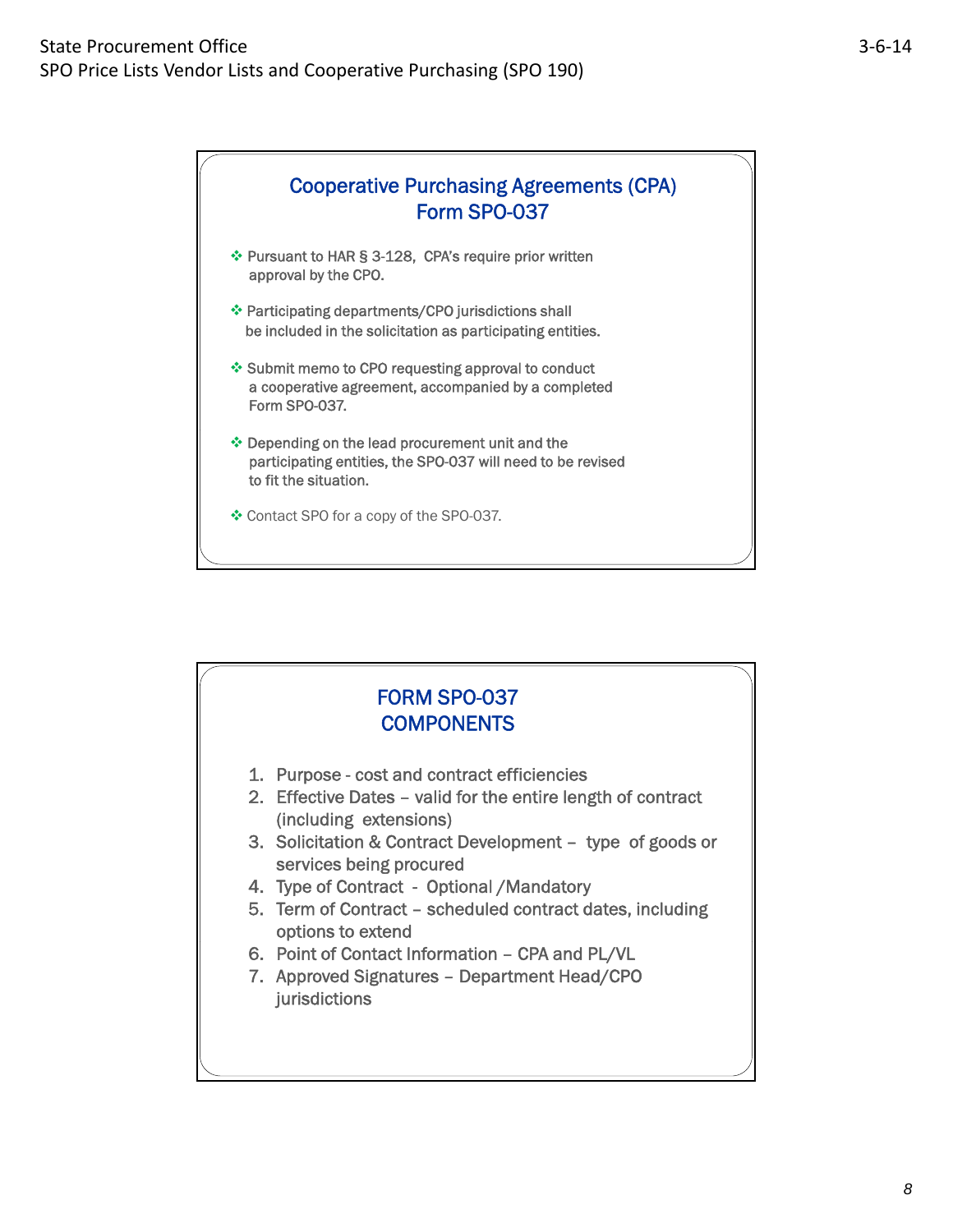## NASPO >>>WSCA–NASPO Cooperative Purchasing Organization

The National Association of State Procurement Officials (NASPO) has formed a subsidiary entity, the WSCA-NASPO Cooperative Purchasing Organization (WSCA-NASPO), LLC to manage its national cooperative purchasing program. The LLC was formed on October 2012 and began operating officially on January 1, 2013. WSCA-NASPO represents a unified, nationally focused cooperative purchasing program that will leverage the collective expertise of WSCA and NASPO, aggregate the demand of all 50 states, the District of Columbia and the five organized territories, and their subdivisions and other eligible entities, and help spur innovation and competition in the marketplace.

All authorized governmental entities in any state are welcome to use WSCA-NASPO cooperative contracts with the approval of that state's Chief Procurement Official. Cooperative purchasing benefits states as well as cities, counties, public schools, institutions of higher education and other eligible entities.

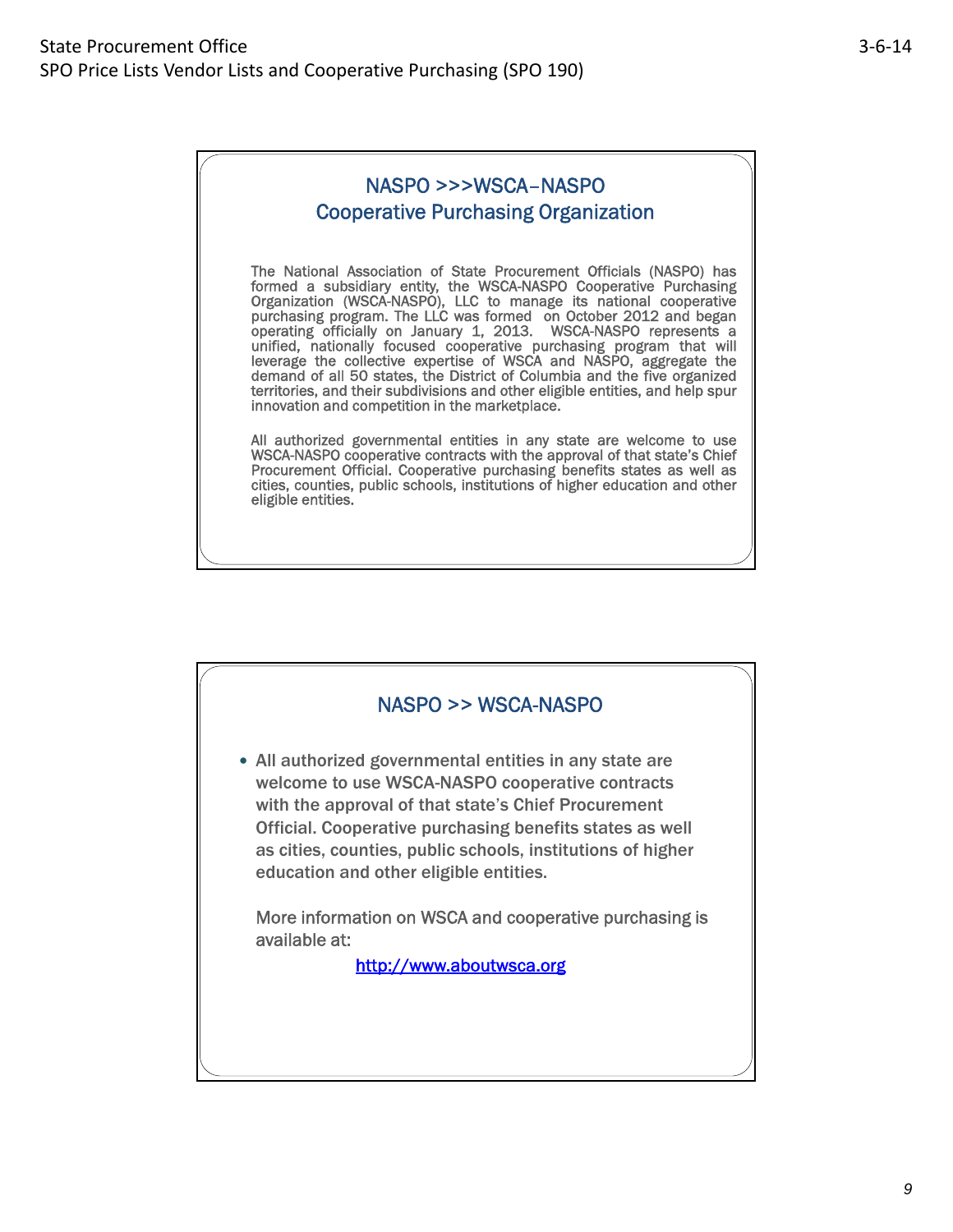### SPO WSCA-NASPO Contracts

Public Safety Communication Equipment; Data Communications Products & Services; Computer Equipment, Peripherals and Related Services; Telephone Based Interpreter Services; Satellite Phones, Equipment and Services; Laboratory Equipment and Supplies; Breast Pumps and Related Accessories; Facilities Maintenance Repair & Operations; Multifunction Copiers and Related Software; Software Value Added Reseller; Small Package Delivery Services; Digital Print and Copy Services; Inmate Kiosks; Mailing Equipment, Supplies and Maintenance; Body Armor; Legal Subscription Services; Wireless Management & Contract Compliance Services; Auto Parts; Wireless Voice Service, Wireless Broadband Service; Accessories and Equipment; Police Radar, Lidar, Parts and Equipment; HIV, Saliva, Alcohol, & Hepatitis C Testing Kits; Defibrillators, Automated External; Public Cloud Hosting Services; Electronic Monitoring of Offenders; Tire & Tube Services; Security Protection Services.

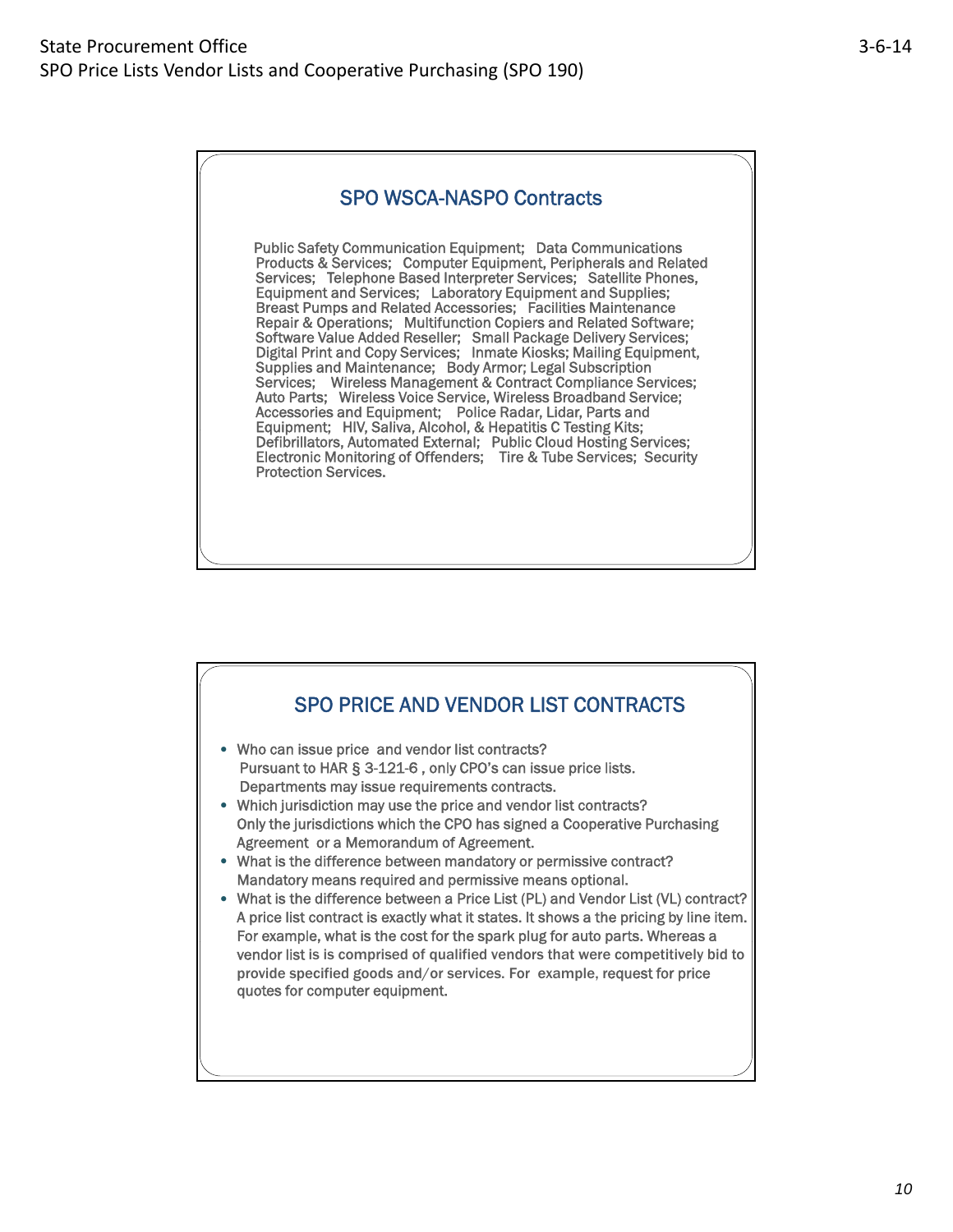

- The product or service is competitively solicited
- The qualified vendors must meet the standardized specifications for the goods and services
- Vendor Compliance
	- Prior to awarding a contract, the SPO verified compliance of the contractor with all laws governing entities doing business in the State pursuant to 103D-310(c), and SPO will monitor compliance throughout the term of the contract via *Hawaii Compliance Express (HCE).* Therefore, purchasing agencies are not required to verify vendor compliance prior to issuing a purchase order or a pCard payment.

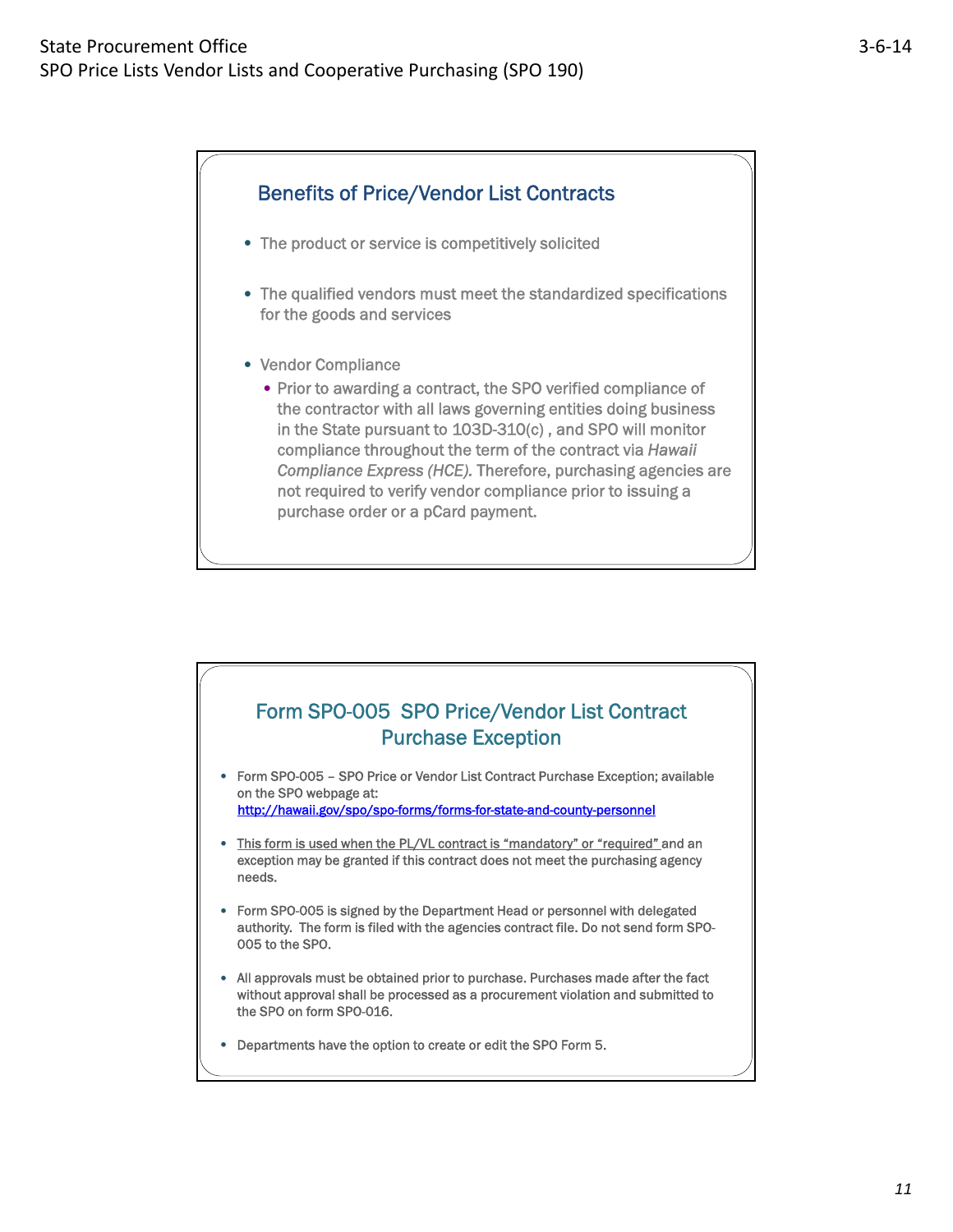

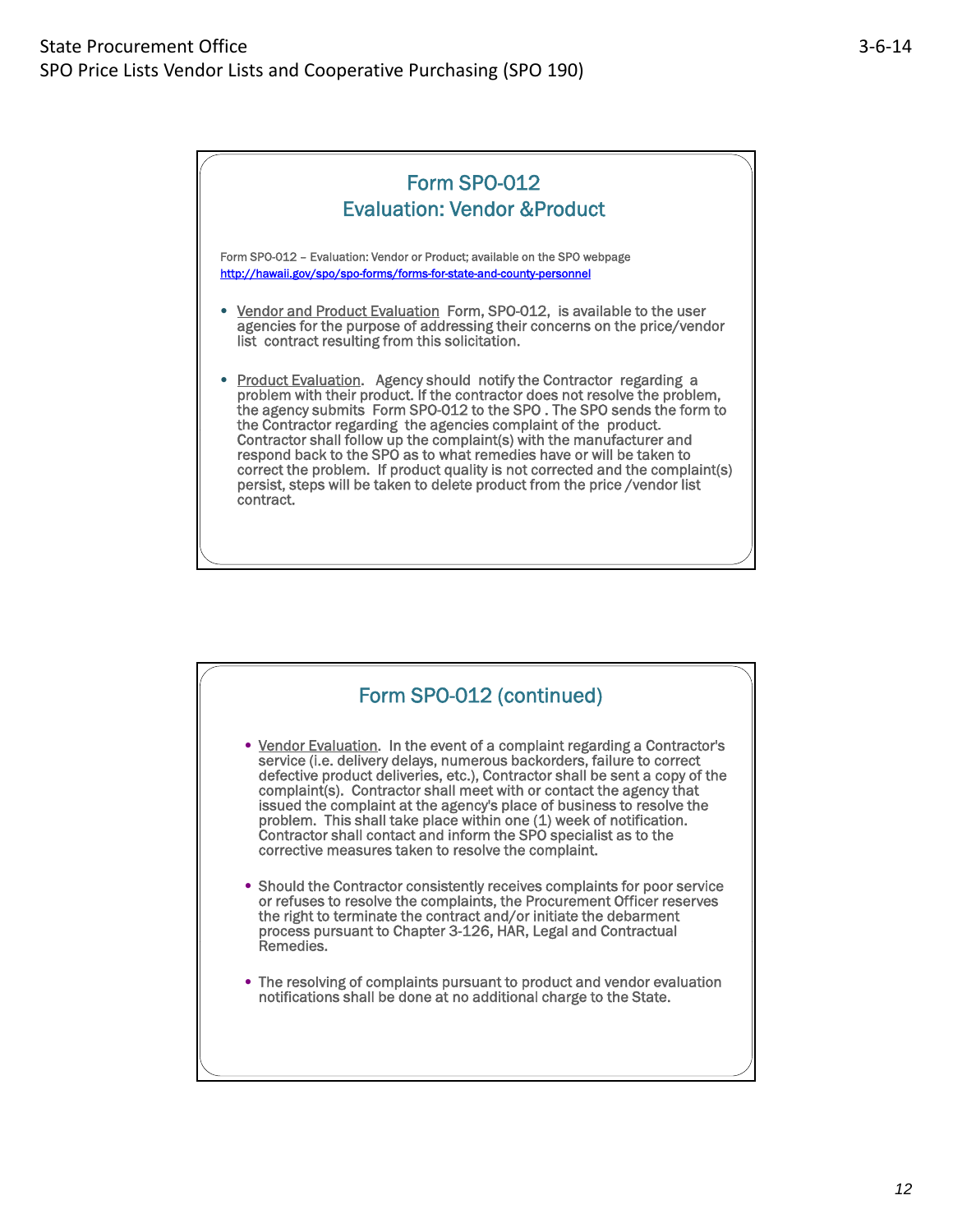